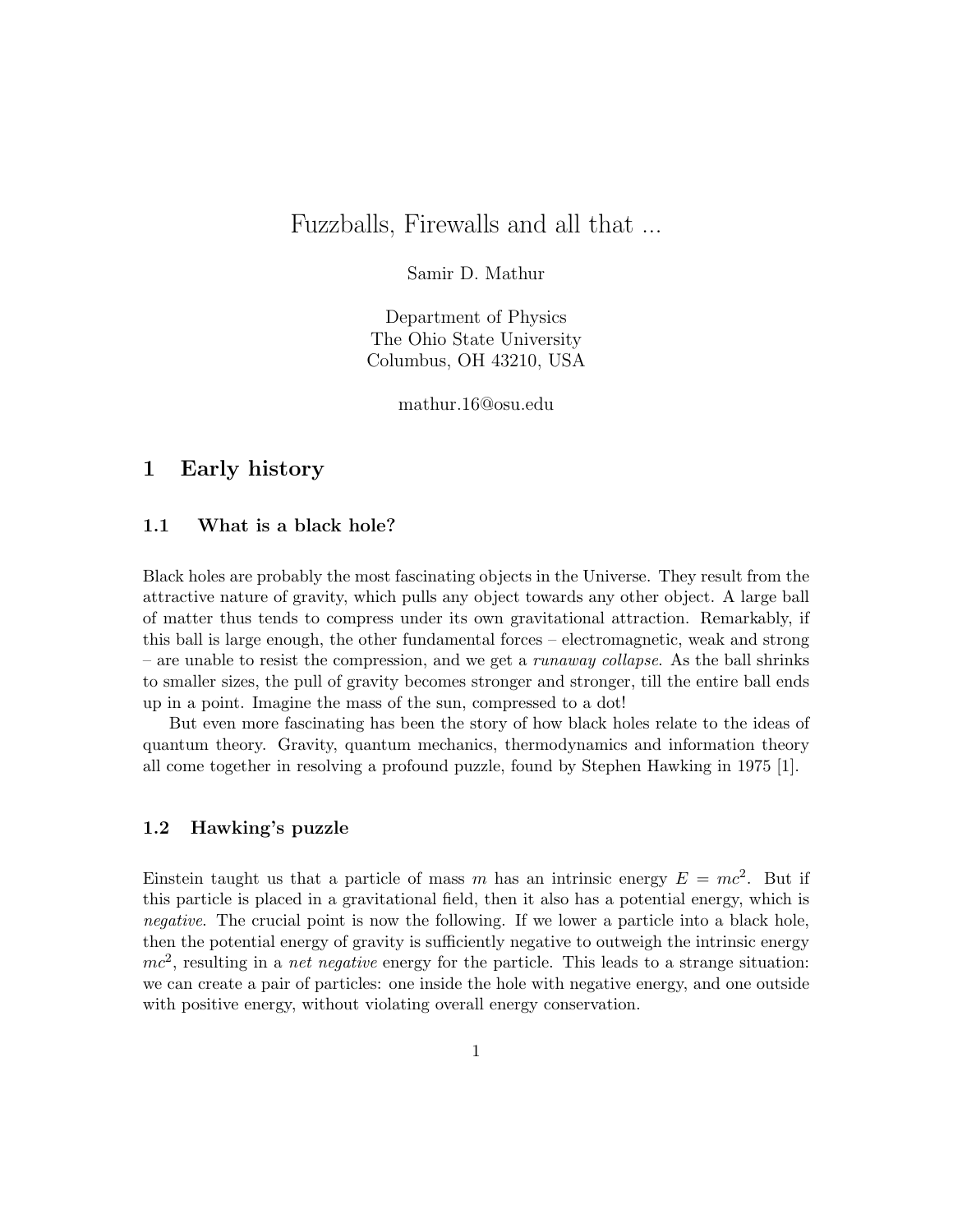A black hole does not start with such a pair of particles, but what Hawking found was that quantum mechanical fluctuations automatically create such pairs. The outer member of the pair floats off to infinity, as 'Hawking radiation'. The inner member falls to the center of the hole, reducing the hole's mass since it has negative energy. The black hole evaporates away, though the process is extremely slow – a solar mass hole would disappear in 10<sup>63</sup> years, much longer than the age of the Universe!

The problem comes when we look at the nature of the created pair. The outer particle could be an electron; by charge conservation, the inner particle must then be a positron. But equally, the outer particle could be a positron and the inner particle an electron – quantum fluctuations in fact produce a state that is a superposition of these two possibilities. Thus the outer particle has no state by itself; it is an electron if the inner particle is a positron, and it is a positron if the inner particle is an electron. Such states are called 'entangled states', and are common in quantum theory.

The problem comes when we recall that the black hole is evaporating away. When the hole disappears, all that is inside it disappears as well. But then what state do we assign to a particle that emerged in the radiation left outside? This particle had a state that was conditional on the state of the particle in the hole, but the latter particle has vanished from the Universe! The radiation is left with no well-defined state at all, so quantum theory seems to have broken down. This is Hawking's puzzle; it came to be called the "black hole information paradox" [1].

### 1.3 The no-hair theorem

Other things also burn away to radiation – for example a piece of coal can burn away to photons – but we don't face a violation of quantum theory. The difference is that the radiation from the coal is produced from the atoms on the surface of the coal, while with black holes the radiation quanta were pulled out from the vacuum. If we could alter the black hole so that we had a normal surface at the horizon, instead of just a vacuum region, then we would evade Hawking's paradox.

But such an alteration is hard to obtain, for a simple reason. Anything placed at the horizon gets sucked into the black hole by the gravitational field of the hole, and the region around the horizon returns to its vacuum state. Efforts to add structure at the horizon proved so frustrating that Wheeler coined the phrase: "Black holes have no hair"; i.e., black holes are 'bald', with no structure at the horizon. Making some reasonable looking assumptions, people even managed to rigorously prove this claim; these proofs were called 'no-hair theorems'.

The information paradox is thus a combination of two things: (a) The no-hair theorems which say that the region around the horizon must be the vacuum and (b) Hawking's computation which shows that that this vacuum creates entangled pairs; these lead to a violation of quantum theory when the black hole evaporates away.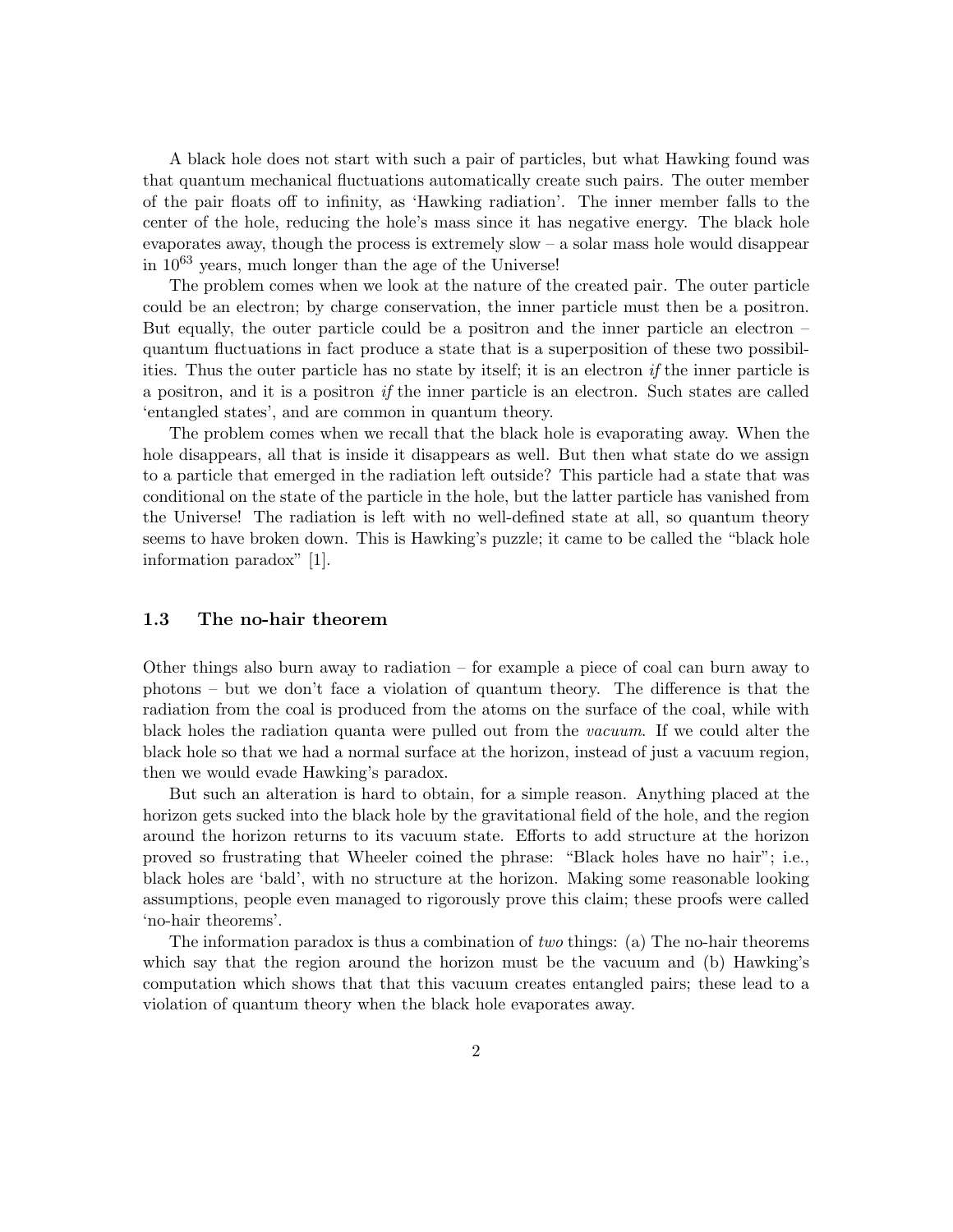We will now see that the fuzzball paradigm resolved this problem by invalidating (a); the fuzzball construction gives structure at the horizon that does not 'fall in'. Other attempts to solve the problem attack (b), typically by modifying some tenet of quantum theory.

#### 1.4 The entropy of black holes

In 1972 Bekenstein [2] had noticed an odd fact: for consistency of thermodynamics, a black hole must be assigned an entropy S equal to its area measured in planck units:  $S = A/4G$ . By the rules of normal thermodynamics, this implies that the hole should have

$$
N = e^S \tag{1}
$$

different possible states. For a solar mass hole, this implies

$$
10^{10^{77}} \tag{2}
$$

states! This number is vastly larger than the states that normal matter would have. Worse, the 'no-hair' theorem implies a unique shape for the hole, so the hole seems to have only one state. So what did Bekenstein's entropy mean?

In 1996 Strominger and Vafa [3] made an interesting discovery when looking at states in string theory. First they imagined that the force of gravity is switched off. Then we just have the normal matter of string theory – strings and branes – and we can count all the states allowed for some total mass  $M$ . When gravity is switched back on, we expect a black hole, and do not know how to count states. But now we can use Bekenstein's formula and infer a number of states from the area of the horizon. The zero gravity calculation and the black hole entropy gave numbers that exactly agreed, indicating that Bekenstein's entropy was not fundamentally different from the entropy of normal systems.

But we still had a picture of the hole where the region around the horizon was the vacuum, and so we had no resolution of the information paradox. To resolve the paradox, one has to look at the structure of the states in string theory. This is what the fuzzball program did.

# 2 The fuzzball paradigm

### 2.1 Fuzzballs: beginnings

In 1997 I was trying to extend some work I had done with Sumit Das a year earlier, which had shown that the string states studied by Strominger and Vafa radiated energy exactly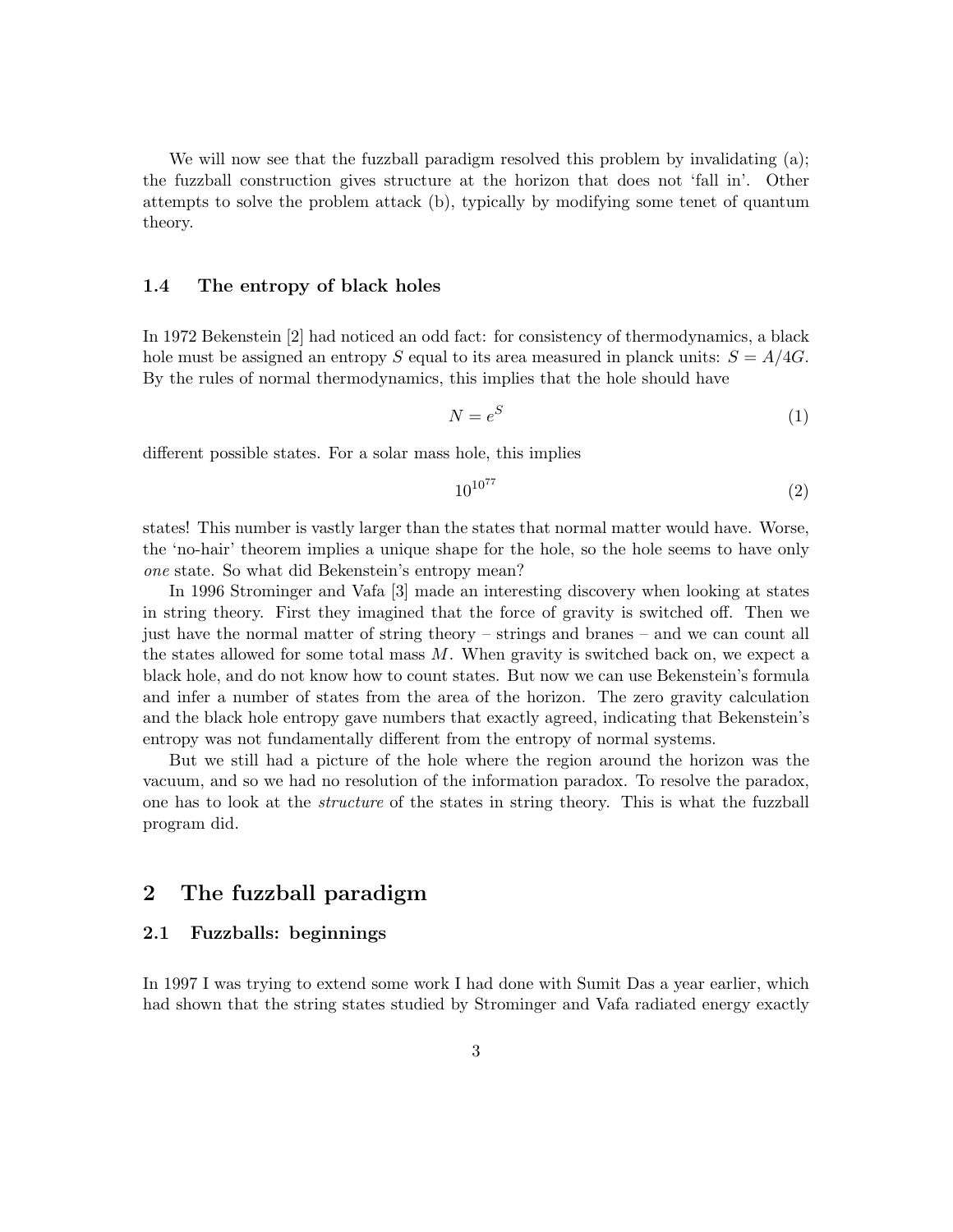as black holes should [4]. In the process something curious emerged. With gravity switched off, string states had a certain size, which could be computed and held no surprises. But remarkably, when gravity was switched on, the string states expanded instead of getting compressed under their self-gravity [5]. In fact the size of the string state was always of the same order as the expected horizon size of the black hole, suggesting that no true horizon forms at all! This curious behavior resulted from a property of strings and branes called 'fractionation', and suggested that states in string theory might behave very differently from what had been expected.

### 2.2 The structre of fuzzballs

The natural next step was to actually construct the states of the hole, starting with the simplest states. In work with Oleg Lunin, the states of the simplest black hole – called the 2-charge hole – were constructed, and it was found that none of these states had a horizon; thus their surface was more like a planet than like the traditional picture of a black hole [6]. Many other people joined this program; in particular my students Saxena, and Srivastava, and postdoc Giusto. Soon an interesting picture emerged for the states of black holes in string theory [7]. Let us understand this picture schematically with the help of fig.1.

In fig.1(a) we simplify the black hole by showing only 1 dimension instead of 3. Then the ball representing the hole looks like a line, with the singularity in the middle and points on either side marking the horizon. Next, we recall that string theory has extra dimensions, which are believed to be curled up into small circles. We draw one of these circles, and the space then looks like a drinking straw, as depicted in fig.1(b).

The idea of extra dimensions is an old one, but because the size of the corresponding circle is so small, it was always assumed that its presence would introduce no new physics at the horizon. With such an assumption, one would get the picture depicted in fig.1(b); we still have the mass concentrated in the center, with horizon as indicated. If this was indeed all that happened with extra dimensions, we would have solved nothing, since we still have a vacuum around the horizon.

But there is a completely different structure possible with a drinking straw, shown in fig.1(c),(d), and described as follows:

(i) First, cut out and discard a middle section from the straw – the part inside the horizon.

(ii) Now close up the open ends of the straw, by adding hemispherical 'caps'. This gives a smooth space, which has no horizon or singularity.

(iii) The mass  $M$  at the center has now vanished. But the curvature of the 'caps' contributes energy, and these caps also contain other energy carrying objects of string theory (strings, branes, fluxes). This energy  $E$  makes up the mass  $M$  which the hole should have, through the relation  $E = mc^2$ .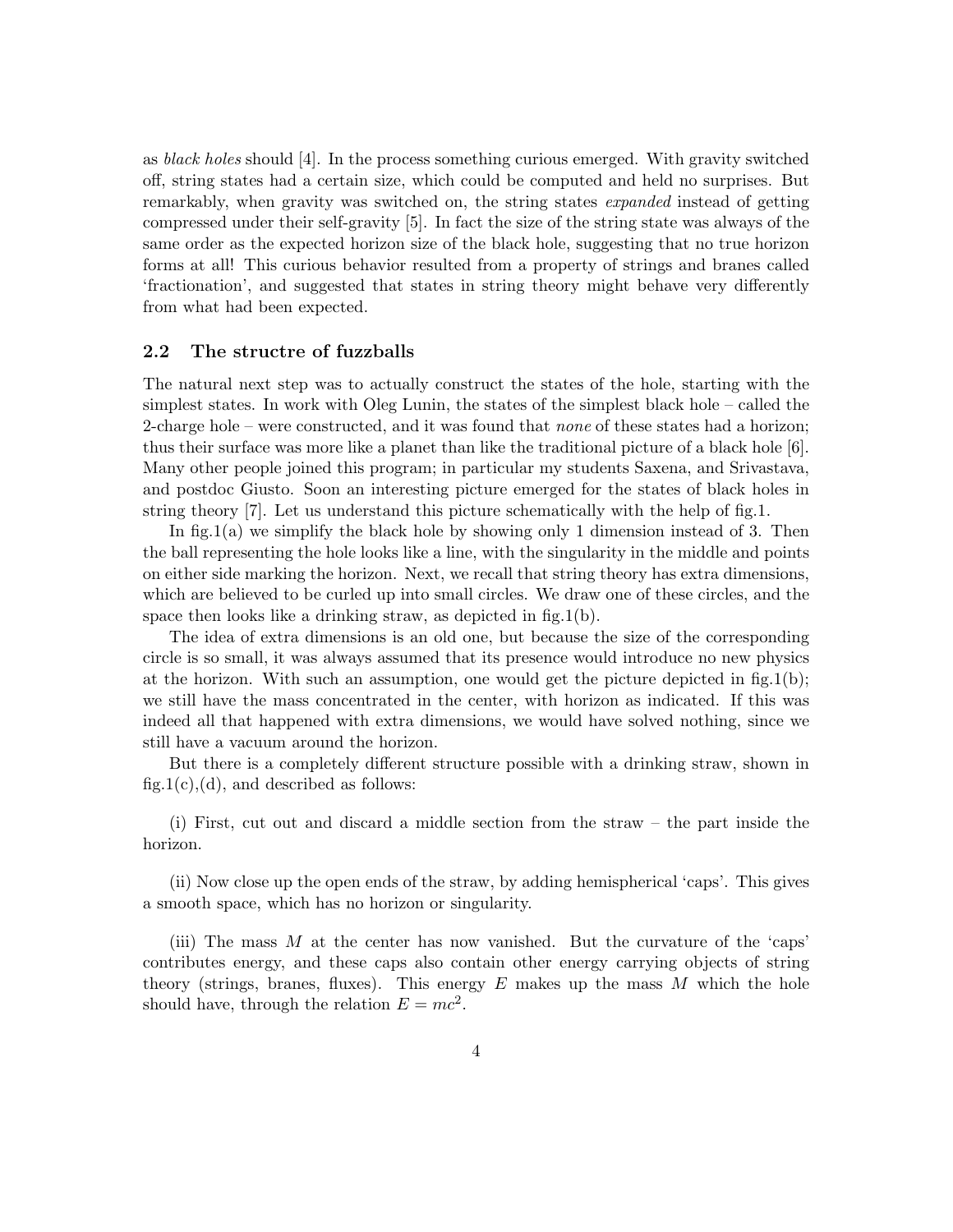

Figure 1: (a) A 1-dimensional slice through the traditional picture of the black hole. The mass  $M$  is at the center, and the horizon shows up as two marks on either side of this central mass. (b) A similar depiction of the traditional hole, in a space with an extra compact dimension. (c) The actual solution in string theory is very different: the interior region of space is missing – the space 'caps off' just outside the horizon on either end. There is no central mass; its energy is nor carried by the curvature at the 'caps'. (d) The same as (c), now with all dimensions shown, The space ends just outside the region where the horizon would have been.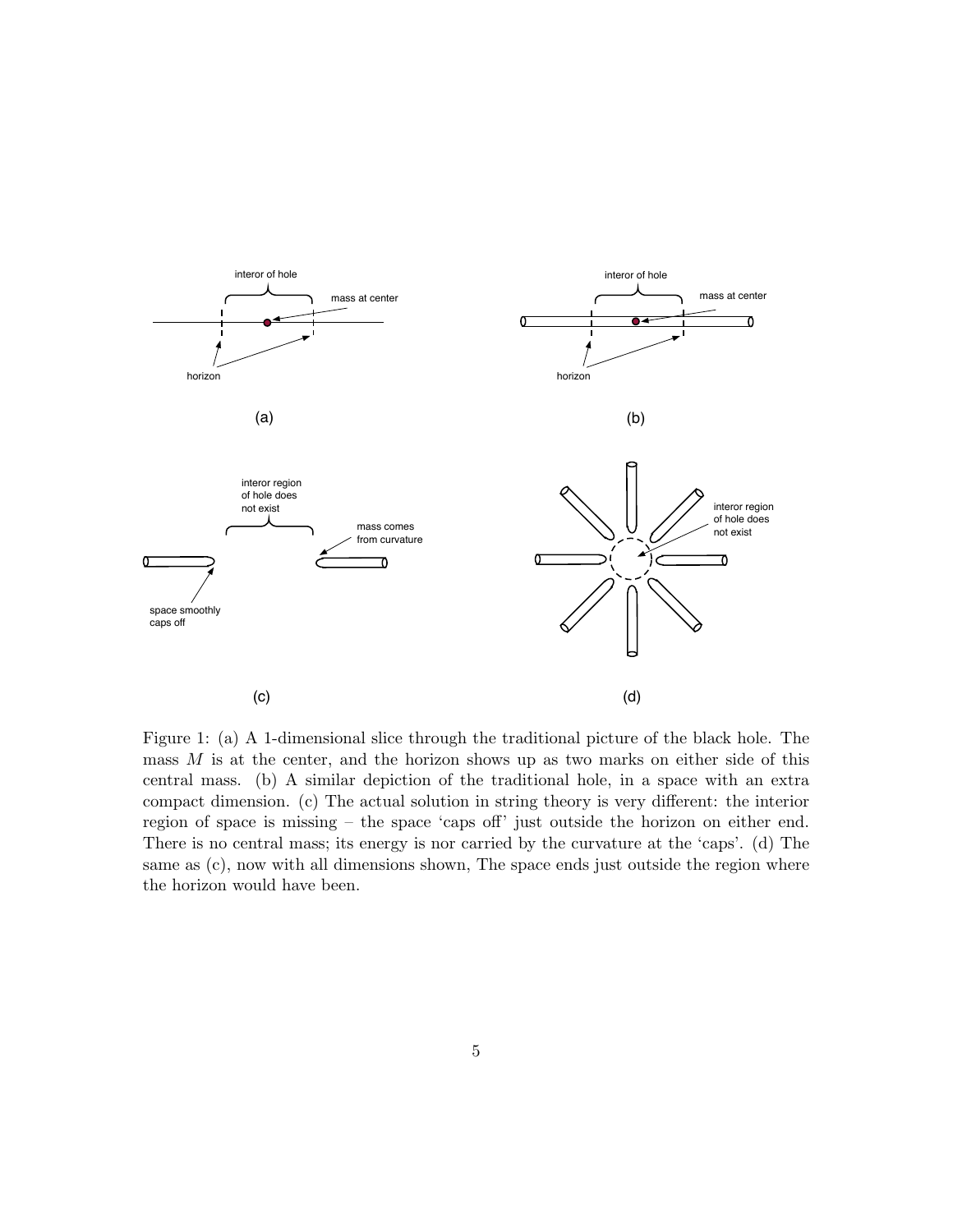(iv) Returning to the full 3-dimensional problem, we get the picture in fig.1(d); there is a somewhat different shape to the cap in different directions, and all the possible choices for these caps give all the states of the black hole.

We see that there is nontrivial structure just outside the place where the horizon would have been, but this structure does not 'fall in' – there is no place for it to fall into, since spacetime ends outside the horizon.<sup>1</sup> The black hole now has a surface just like any other star or planet, exactly what was needed to solve the information paradox! In fact the radiation from the surface of a simple set of fuzzballs was explicitly computed [9]. In a work with Borun Chowdhury, I found that the energy spectrum of this radiation exactly agreed with the predicted Hawking radiation for these special states. But the details of the emitted quanta were very different: they were not entangled in the way that Hawking had feared, and therefore there was no information paradox [10].

# 3 The Bena-Warner microstate program

Gravity is a nonlinear theory, and such fuzzball solutions were in general very hard to construct. Remarkably, in 2005 there appeared a pair of papers – one by Bena and Warner, and one by Berglund, Gimon and Levi – which reduced the nonlinear equations for fuzzballs to a set of linear equations. Suddenly it became possible to obtain a plethora of microstates with no horizons, and Bena and Warner developed a sequence of tools to make and analyze such solutions [11].

But what about the 'no-hair theorems', which argued that such solutions should not be possible? It turned out that these theorems had been proved after making certain assumptions, which appeared natural for a theory in 3 space dimensions. But in a nice paper, Gibbons and Warner [12] showed that when the 3-dimensional theory was derived as an effective theory from a 10-dimensional theory like string theory, these assumptions were violated. Thus black holes had hair after all, and the fuzzball constructions showed how to find examples of this hair.

The program of Bena, Warner and their many students and collaborators has gone very far in convincing people that black holes can indeed have hair. People realized that they had, in the past, just missed this vast set of solutions which correspond to the actual states of the hole. This program has recently obtained even larger classes of solutions, with a structure called a 'superstratum' [13].

It is interesting to see the progress in the construction of horizonless microstates:

(a) All states of the simplest black hole – the 2-charge extremal hole – have been constructed.

<sup>&</sup>lt;sup>1</sup>The structure here is roughly analogous to an old construction of Witten called a 'bubble of nothing'; there too, an interior region of space is missing, and space ends smoothly at the surface of this 'bubble'.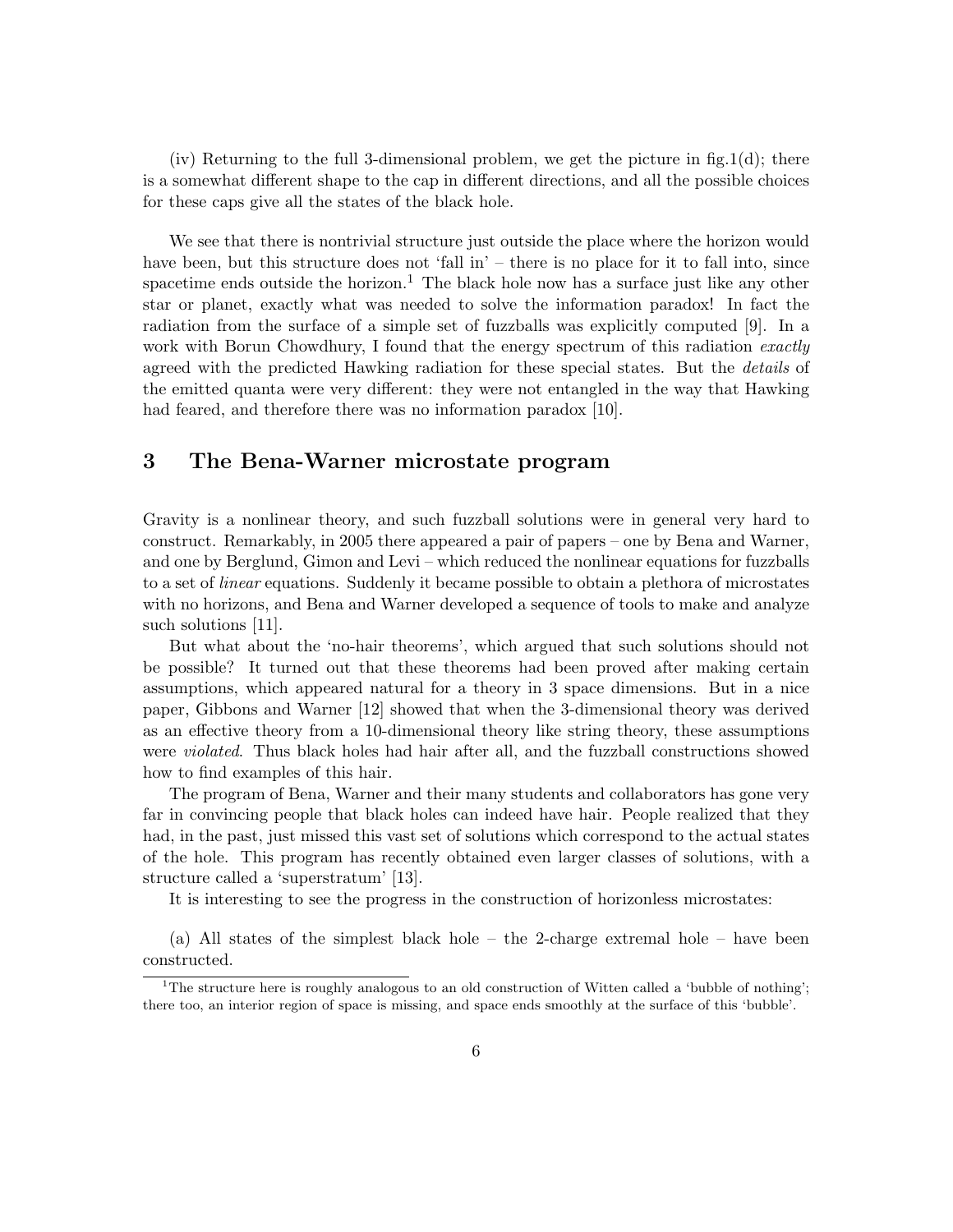(b) For the standard Strominger-Vafa black hole, the most basic states were constructed first. But people asked: are all these states truly states at the horizon, or could some of these be states that have structure far away from the horizon? In response to this question, states away from the horizon were identified, and it was shown that the remaining states that had been constructed indeed were located at the position where the horizon would have traditionally appeared. In the program of Bena and Warner, large families of states were constructed that appeared at the right 'depth' to correspond to states that live just outside the horizon.

(c) Generic black hole states should break all symmetries of the background. There was a steady progression in this direction, and now one can see in principle how all such symmetries will be broken by horizonless solutions; this constructions uses the idea of 'supertubes' placed inside known microstate structures.

(d) Some people were concerned that the microstates constructed for extremal holes may not belong to a fundamental set of states counted by something called an 'index'. But the states constructed in [13], for example, are in fact those counted by the index. The Strominger-Vafa black hole was defined in 4+1 dimensions, but it has proved equally easy to make horizonless microstates for 3+1 dimensions. Here too, the states are seen to belong to the required index.

(e) It is important that the fuzzball construction extends to nonextremal states as well. A family near extremal states were constructed in [14]. States with no charge but maximal rotation were constructed in [15].

This steady progress has brought us to the point where it does not make sense, in my opinion, to deny that the resolution of the information paradox in string theory must be through the fuzzball microstate construction.

## 4 The small corrections theorem

In spite of this concrete success, some people were still not convinced that one needed an alteration of the horizon; the traditional picture with a vacuum horizon was too well entrenched in people's minds. But if one had the traditional horizon, then what was the solution of Hawking's puzzle? In answer to this question, there emerged a belief that Hawking's initial argument might be incorrect. After all, Hawking had computed the entanglement of the created pairs of particles to a first approximation. Everyone would agree that there could be small corrections to this entanglement, say of order  $\epsilon$ , with  $\epsilon \ll 1$ . Normally a small correction should not change an argument, but a black hole emits a *lot*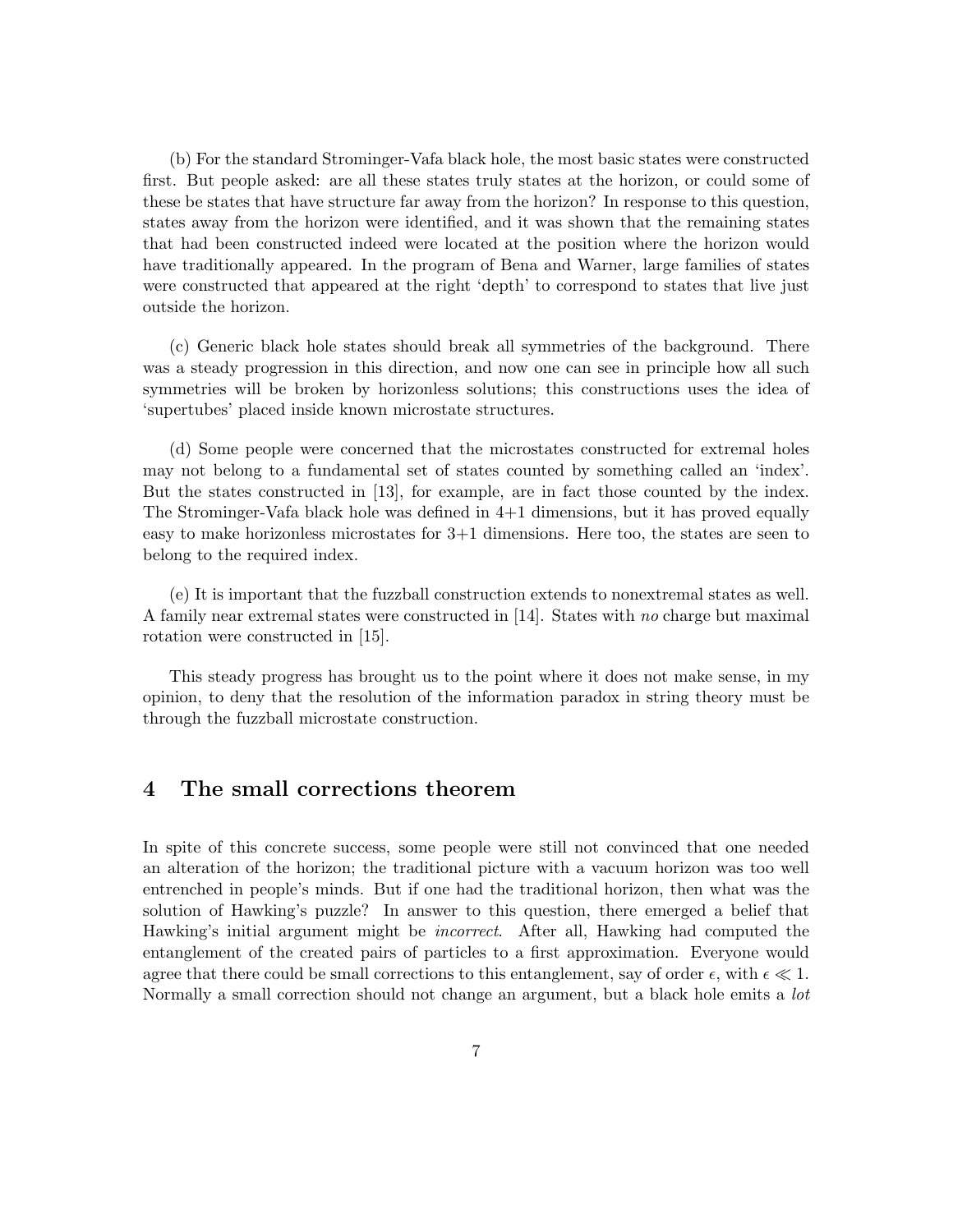of particles before it evaporates. Could it not be that these small corrections accumulate through the process of evaporation, and being so numerous, alter Hawking's conclusion?

It should be noted that no one actually showed how these small corrections would get us out of Hawking's puzzle. But if one did not accept fuzzballs, then one had to look to some such way out of the problem. In fact in 2004, based on a similar argument, Hawking retracted his belief that his argument implied information loss. But almost no one else understood this retraction; after all Hawing had shown no explicit way out of the entanglement problem.

In 2009 I derived a theorem which showed that no set of small corrections could resolve Hawking's entanglement puzzle [16]. The power of this very general proof came from a powerful theorem in quantum information theory: the strong subadditivity of entanglement entropy. The conclusion in [16] was that "One needs order unity corrections at the horizon to resolve the information paradox.". This theorem, in a sense, completed the fuzzball argument: One now knows that one *must* have structure at the horizon, and fuzzballs have provided concrete constructions of this structure. Steve Avery later made a nice extension of the argument to more general emission patterns [17].

The theorem made only one assumption: namely, that once the emitted radiation quanta went far away from the hole, then they had 'normal' physics; that is, they were no longer influenced by the hole. As we will note below, two groups: Papadodimas and Raju [18], and Maldacena and Susskind [19] have assumed a violation of this condition, and made models where the horizon was still a vacuum. We can thus state the fuzzball proposal, and how it differs from other proposals to resolve the information paradox:

The fuzzball proposal: The no hair theorem is violated, so that there is an order unity change to evolution at the horizon; the fuzzball construction gives explicit examples to show how this can happen. Thus the hole burns away just like a piece of coal; no new physical principle needs to be invoked.

By contrast, the proposals of Papadodimas and Raju, and of Maldacena and Susskind, say that the burning of coal and the evaporation of a black hole are fundamentally different. For the coal, the space of states of the radiation far away is distinct from the space of states of the coal. But for the black hole, the states allowed for the radiation are identified with the states allowed for the hole left behind. Thus a new physical principle is being proposed to deal with black hole evaporation. New principles were also proposed in [20] where the initial value formulation of quantum mechanics was altered, or in 'traditional complementarity' (discussed below) by Susskind where different observers were allowed to see different states (and thus duplicate information).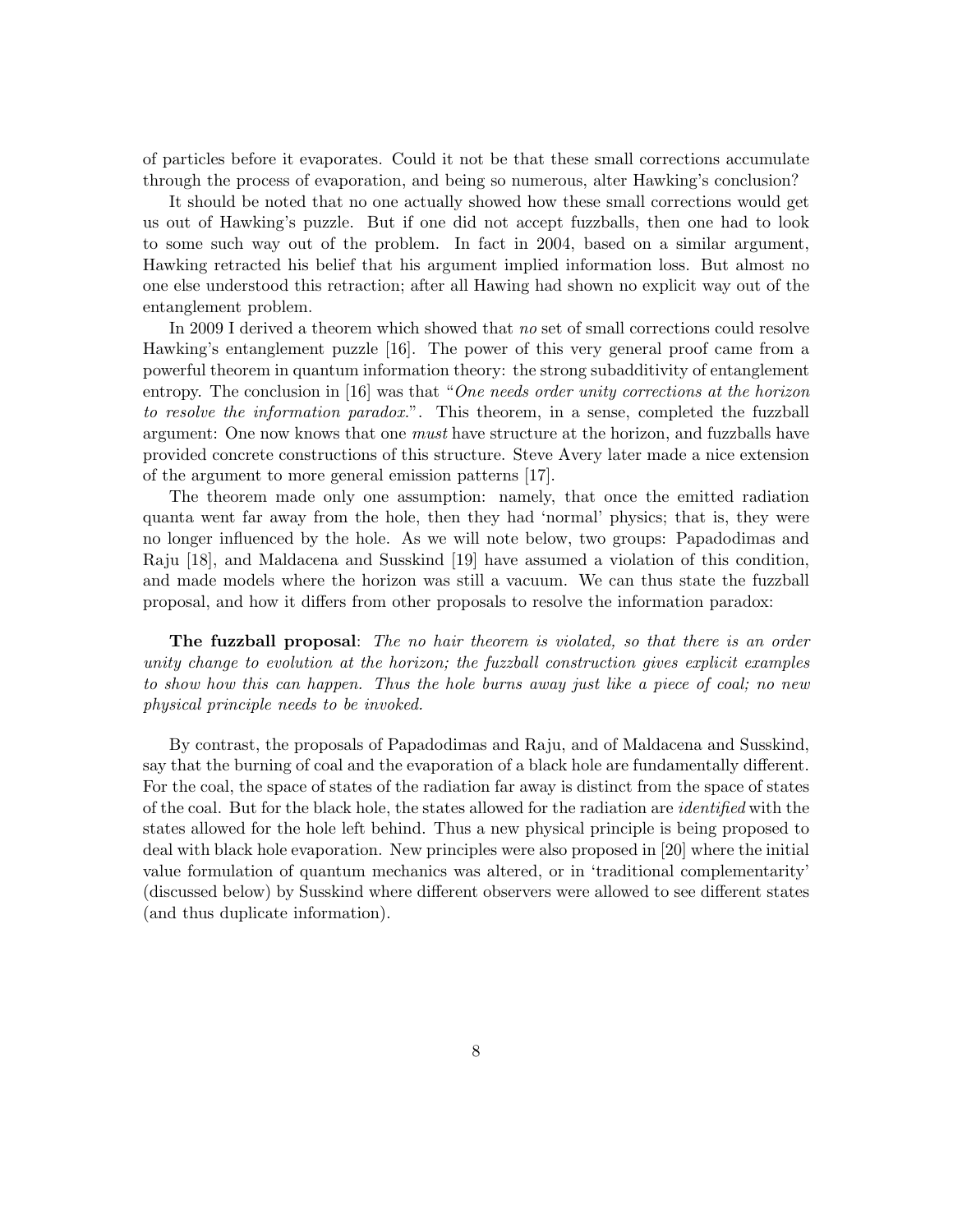## 5 Why is the semiclassical approximation violated?

There is a last question that many people asked: given that black holes are so big, why do effects of string theory so completely alter their structure at the horizon? After all, the horizon radius is 3 Km for a solar mass black hole, while string theory effects are normally expected at the planck scale, which is  $10^{-33}$  cm.

This has of course been the central question with the information paradox: it was always hoped that quantum gravity would help solve the problem, but given the length scales involved, how could it ever help?

The answer to this puzzle was given in [21], where it was argued that there is a profound cancellation between two effects; one large and one small. Suppose a star is collapsing to make a black hole. Classically, nothing seems to impede this process. But quantum mechanically, there is a very tiny probability for the star to transition to a *fuzzball* state. The reason why this very small transition probability is relevant is the following: the number of possible fuzzballs is a very *large* number; given by

$$
N = e^S \tag{3}
$$

where  $S = \frac{A}{4C}$  $\frac{A}{4G}$  is the Bekenstein entropy. Even though there is a tiny probability to transition to any one fuzzball state, we must multiply this tiny number with the number of possible fuzzball states that we can transition to, to get the overall probability of transition. In [21] it was argued that these two numbers – one large and one small – are such that they can cancel. Recently, in a work done with Per Kraus, it was shown that they do in fact cancel exactly.

We thus see a remarkable confluence of factors. Black holes were characterized by an abnormally large entropy, but we did not know what to do with this fact, since we did not know what kind of states this entropy counted. Now that we can see these states explicitly as fuzzballs, we find that they solve the other feature of black holes: the apparent paradox with entanglement. The large number of fuzzball states overwhelms the classical physics of the black hole, and saves us from Hawking's paradox.

## 6 Fuzzball complementarity

The fuzzball proposal solves the information paradox. But we can ask a different question: what does an observer feel if he falls into the black hole? In the traditional hole, he would pass uneventfully through the horizon, since the region around the horizon is the vacuum. In a fuzzball, on the other hand, spacetime ends just outside the horizon, so he cannot proceed any further. So why did the fuzzball people not immediately say: the fuzzball surface is like a 'brick wall' or like a 'firewall'? The reason is that we have an interesting possibility called Fuzzball complementarity: Even though the infalling object must stop at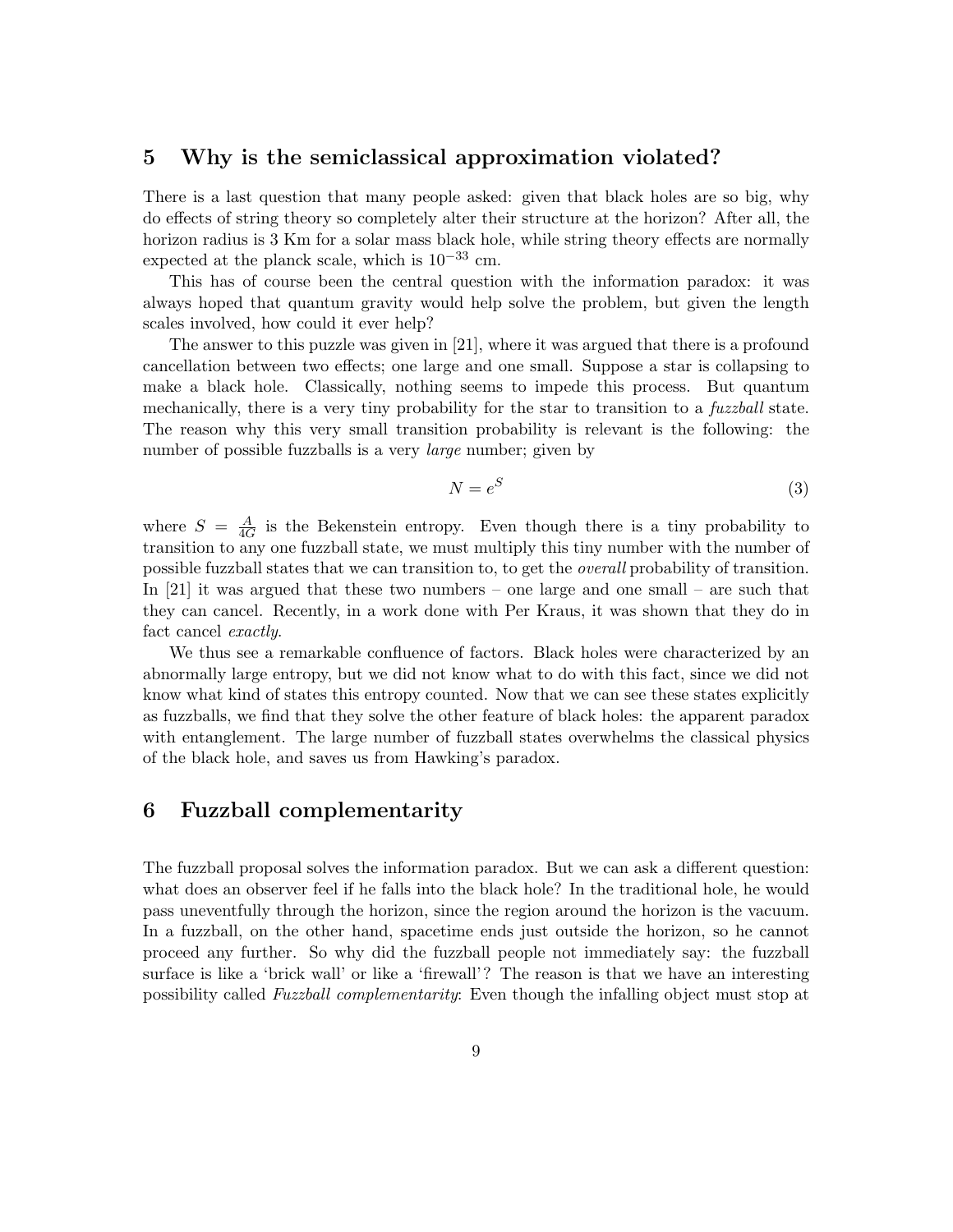

Figure 2: (a) In the traditional hole, a particle just falls in; quantum mechanically, this behavior is described by some frequencies. (b) In the fuzzball, there is no place to fall in, but the fuzzball surface vibrates with some frequencies. The fuzzball complementarity conjecture says that these frequencies agree with those in (a) in the limit  $E \gg T$ ; thus freely infalling objects suffer a behavior that 'mimics' free infall.

the fuzzball surface, the dynamics of the impact could mimic infall through a horizon [22]. To see what this means, consider a simple example.

In one room, we place a piano; and in a second room, we place an electronic keyboard. The piano produces sounds through vibrations of strings; the different notes correspond to different frequencies of vibration of the strings. The electronic keyboard produces its frequencies by oscillations of electric currents in electronic circuits, a very different mechanism! But the set of allowed frequencies is approximately the same in the two cases, so it is hard to tell if the instrument playing in a room is a piano or an electronic keyboard. We say that the keyboard 'effectively mimics' the piano, though it is a completely different physical object.

In quantum theory, any dynamical system is described as a set of allowed frequencies of oscillation.<sup>2</sup> We can choose to excite any combination of these frequencies, just like we can press any set of keys on a piano. Each choice of excited frequencies corresponds to a different dynamical behavior of the quantum system, and all allowed dynamical behaviors are obtained in this way.

Now we can understand the idea of fuzzball complementarity. The traditional black hole has a simple dynamics: things fall in. This infall motion is described by a set of frequencies. The fuzzball is quite different: its surface oscillates when hit, again with some set of frequencies. Suppose these two sets of frequencies were approximately the same? In that case, oscillating the fuzzball surface would mimic infall!

There is one very important point here, however. The traditional black hole has just one state – it has no 'hair' – but the whole point of fuzzballs is that there is a different fuzzball for each one of the  $e^S$  states of the black hole! So the fuzzballs *cannot* all have

<sup>&</sup>lt;sup>2</sup>These frequencies are called 'energy levels', since energy E is related to frequency  $\nu$  by  $E = h\nu$ .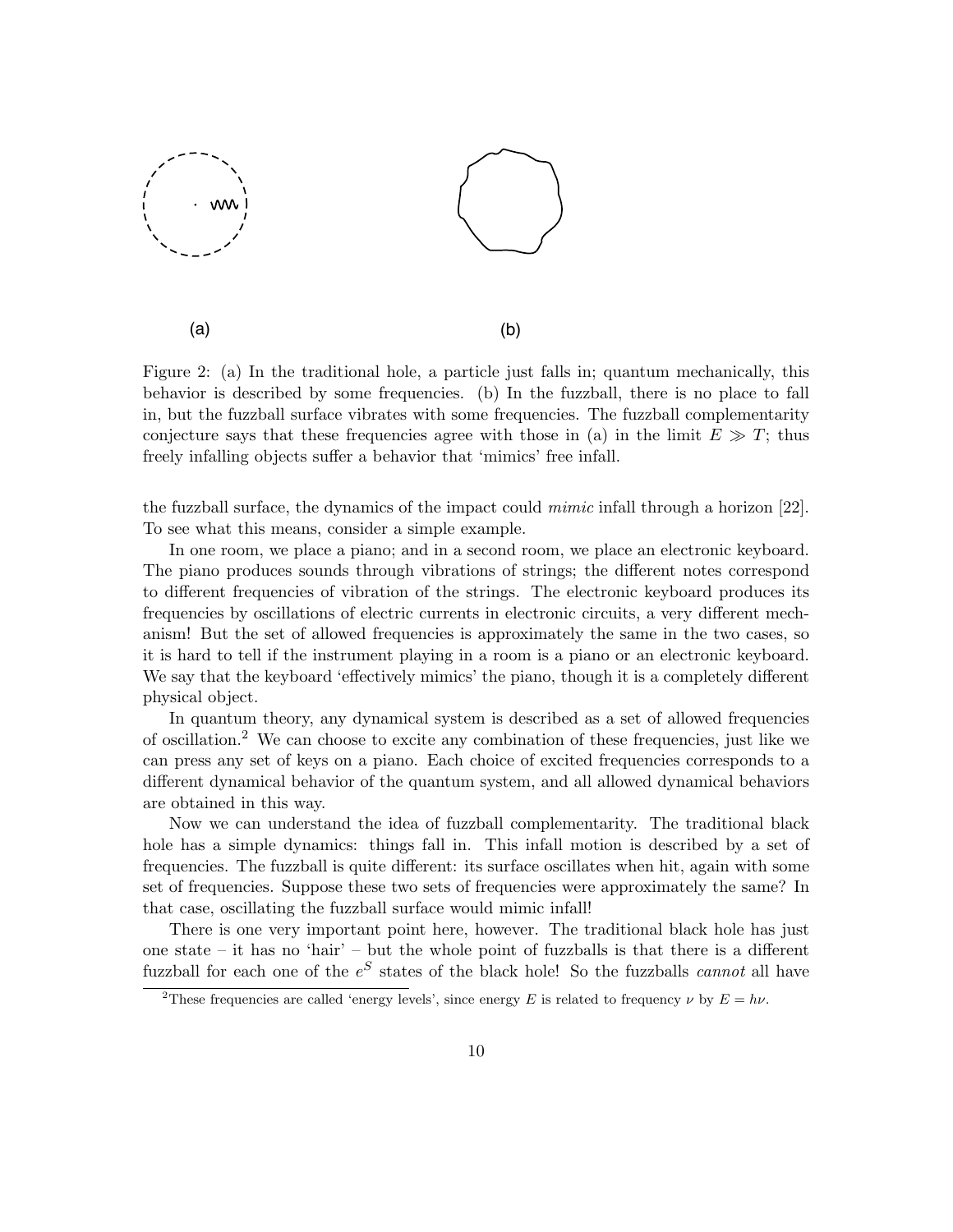the same frequency spectrum, and so they cannot all mimic the traditional hole perferctly. The conjecture of fuzzball complementarity actually says the following:

(i) We know that the radiation from the black hole emerges in quanta that have a very low energy; this energy is of order  $T$ , the temperature of the hole. When we focus on this low energy  $E \sim T$  physics, all fuzzballs appear different, as they should. The radiation therefore differs in its details for different fuzzballs, and that is why it is able to encode the information of the corresponding black hole state.

(ii) But now consider a particle that falls in freely from far away. Because of the gravitational field of the hole, this particle speeds up, and impacts the fuzzball surface hard, with energy  $E \gg T$ . The resulting large oscillations of the fuzzball surface are very similar between different fuzzballs, and they have approximately the same spectrum of frequencies. The fuzzball complementarity conjecture says that this spectrum of fuzzball oscillation frequencies under  $E \gg T$  impacts is the same as the spectrum of frequencies describing infall into the traditional hole.

Note that all dualities in string theory work in a similar way, though they do not involve an approximation like  $E \gg T$ . For example in AdS/CFT duality [23], we can either consider (i) The spread of a collection of gauge fields on a 3-dimensional surface or (ii) infall of a particle in 4-dimensional anti-de Sitter space. The two situations are completely different, but because they have the same frequency spectrum, one situation can be mapped exactly onto the other.

What is good about the fuzzball complementarity conjecture is that it solves the information paradox (which deals with  $E \sim T$  emission), while also allowing us to keep the intuition of the traditional hole for typical infall processes (which naturally have  $E \gg T$ ).

# 7 The firewall claim

In 2012 four authors – Almheiri, Marolf, Polchinski and Sully (called AMPS in what follows) put out a claim: "there is a firewall at the horizon of a black hole" [24]. Few people accepted the claim, but it did lead to a large amount on confusion: what had the authors proved, and how? Their proof seemed to have just a few lines, where they looked at Hawking radiation using the tools of the 'small correction theorem' referred to above in section 4. How can this tell us that there is a firewall at the horizon?

We will first explain what AMPS did and did not do. We will then note that AMPS made an extra assumption in their analysis, but this assumption is in conflict with what is known as the Bekenstein limit on entropy. If one removes the problematic assumption, the AMPS argument does not work. This problem with their argument was explained in  $|25|$ .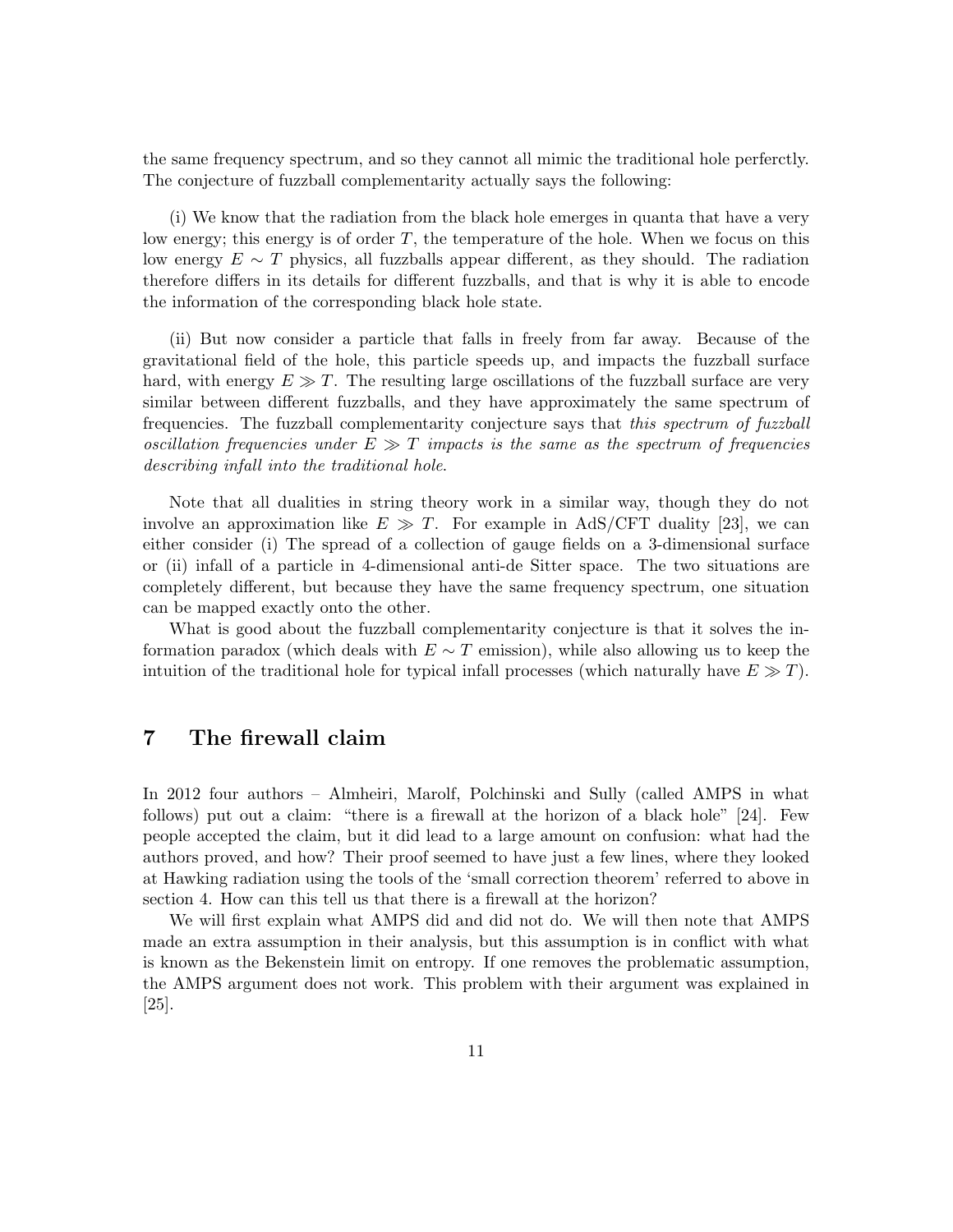Let us first clarify what AMPS did not do:

(i) AMPS did not give any mechanism by which a firewall (or any other structure) can stand at the horizon (without falling in). They point to fuzzballs as a possible construction of such structure in string theory, but they are not confining themselves to any particular theory of gravity.

(ii) AMPS did not claim that they have proved the need for structure at the horizon: this was done by the small correction theorem that I proved in 2009 [16], and they cite this theorem for the nature of the tools they will use.

Now we can say what they *did* do. The small corrections theorem had proved that there must be order unity changes to the low energy physics around the horizon. AMPS added one extra assumption:

Assumption: The outside of the hole can be described by traditional 'effective field theory' all the way upto the horizon. In particular, if a particle is falling onto the hole, then it will feel only the traditionally known effects till it reaches the horizon.

With this assumption, they used the bit model of [16] to argue that there can be no effective description of the black hole interior which will mimic the vacuum.

Thus what AMPS were addressing was the idea of complementarity. If someone gives a structure at the horizon that solves the information problem, and  $if$  this new structure involved no changes to the physics outside the horizon, then the interior of the hole cannot have the same effective dynamics as the vacuum.

#### 7.1 What kind of complementarity were AMPS addressing?

The AMPS paper caused quite some confusion because it was not clear what was being assumed and what was being proved. Some thought AMPS were proving there was structure at the horizon, but they had no construction of any such structure; that was the job of the fuzzball program. Others thought AMPS had proved that there must be changes at the horizon, but this had already been proved by the small corrections theorem. What AMPS were actually seeking to do was address the old idea of complementarity – if in one description information somehow reflects off the horizon, then (with their extra assumption), one cannot have a complementary description where the new physics of the black hole interior can be mapped into the physics of the vacuum. Thus their paper was correctly titled: "Complementarity or firewalls?": if someone finds structure at the horizon, then will a person falling on this just get destroyed (feel a firewall), or is there a possible effective complementary description giving the vacuum?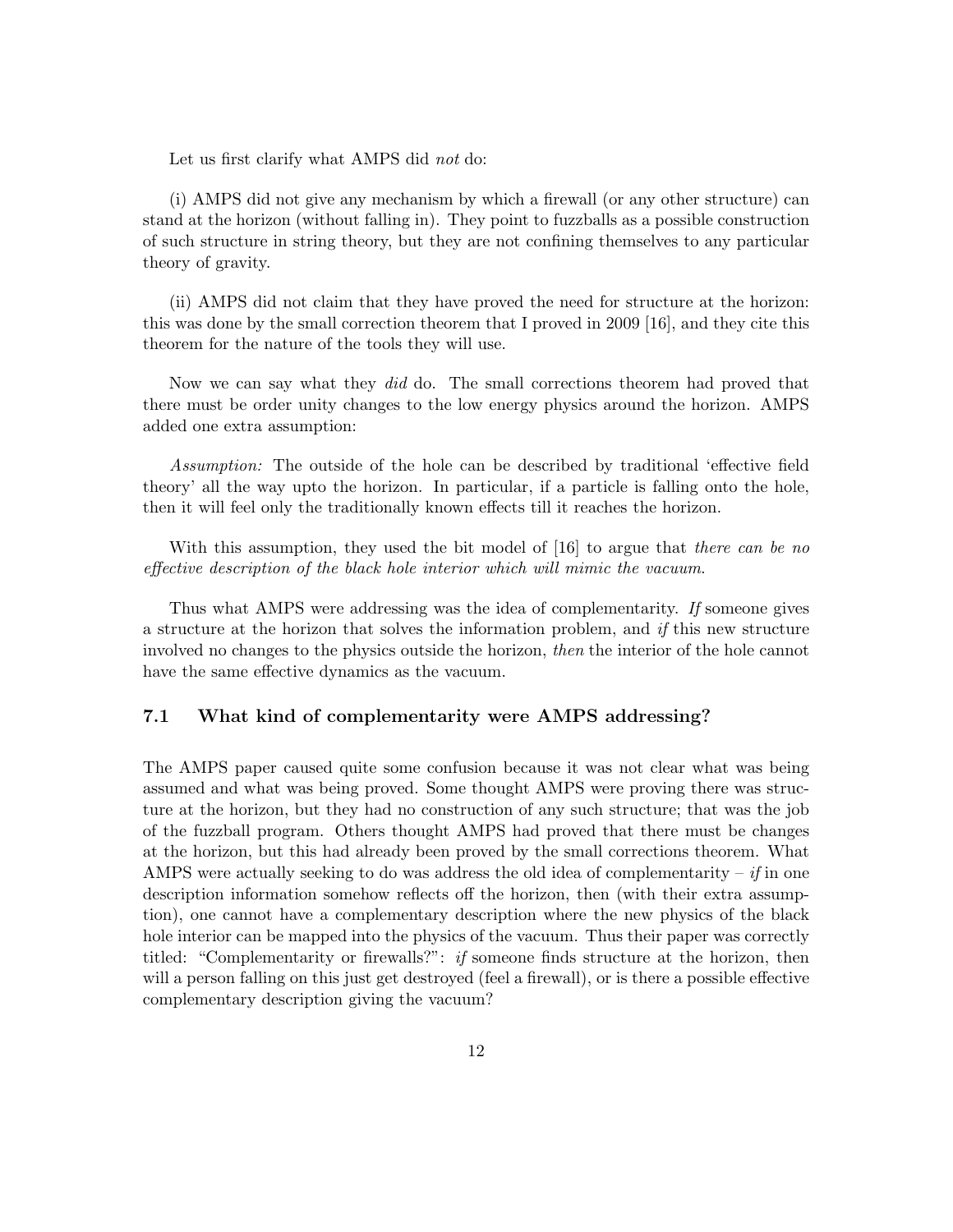But two years before this AMPS paper, we had already conjectured a kind of complementarity – fuzzball complementarity  $[22]$ . How did this square with what AMPS were saying now?

Together with David Turton, I looked at the AMPS paper in detail. Almost immediately one thing became clear. In the idea of fuzzball complementarity, the effective or 'complementary' description was only obtained as an approximation for impacts with energy  $E \gg T$ . But AMPS were not trying to make any approximation that separated high and low energies! On the contrary, they talked of lowering an observer gently to the horizon, and scooping up  $E \sim T$  Hawking radiation quanta.

Thus AMPS were addressing what I will call 'traditional complementarity', an idea discussed by Susskind in 1993 [26]. In those days no one knew how to construct any structure at the horizon. So Susskind proposed that black holes have a novel kind of physics: observers outside and inside the hole see two different copies of reality. Thus information will be outside in the outer observer's description, and fall inside the hole in an infalling observer's description.

There were obvious difficulties with the 'traditional compelmentarity' proposal: normal quantum theory has just one wavefunction  $\Psi$ , not a different wavefunction for different observers. And since the 'no -hair' theorem had not been broken in 1993, there was no way to really satisfy the needs of the outer observer, who needs that information be reflected back to him from the horizon (instead of falling inside).

What AMPS did was formulate 'traditional complementarity' in a more rigorous fashion, and then prove that it was not possible. As noted above, they did not look for an approximate complementarity in the limit  $E \gg T$ , so they were not addressing fuzzball compelmentarity. But could their arguments be extended anyway to say something about fuzzball complementarity? Turton and I took a deeper look at their paper and found something very curious: their underlying assumption, stated above, would probably not be good in any theory of gravity.

### 7.2 The conflict of AMPS with the Bekenstein limit

Bekenstein's argument says that the entropy of a black hole is given by  $S = A/4G$ , the area of the horizon measured in planck units. Since then it has been commonly accepted that:

It is not possible to have an entropy larger than  $\frac{A}{4G}$  inside a surface of area A.

AMPS had assumed that the incoming particle notices nothing new till it hits the 'stretched horizon'.<sup>3</sup> . Let this infalling particle be a 'bit' having have one unit of entropy.

<sup>&</sup>lt;sup>3</sup>(The stretched horizon is a surface drawn a planck distance from the horizon, demarcating what should be called the 'outside' and 'inside' of the hole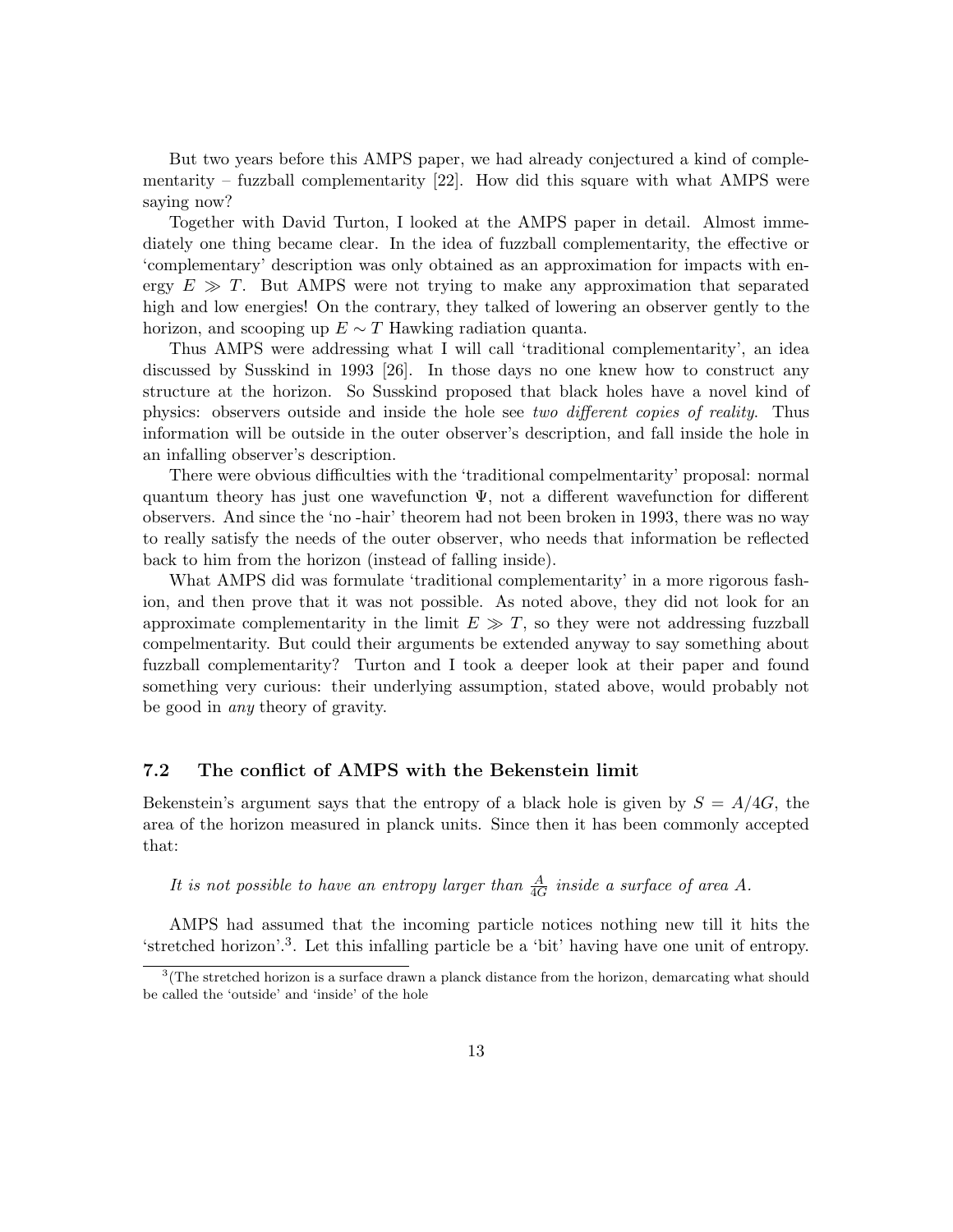

Figure 3: (a) AMPS assumed that the boundary of the hole – as defined by the 'stretched horizon' – responds only after infalling matter reaches it; this assumption violates the Bekenstein limit. (b) In standard general relativity, it is known that the horizon expands before matter reaches it; that is why the Bekenstein limit is not violated.

If it lands on the stretched horizon before the stretched horizon responds, then for a moment we have

$$
\frac{A}{4} + 1\tag{4}
$$

units of entropy on a surface of area A, which is forbidden by the Bekenstein theorem.

One might ask: does this problem not always happen when anything falls into a black hole? The answer is no, because as is well known, the horizon expands in area before it absorbs the incoming particle. We depict this in fig.3. Thus normally we always expect the Bekenstein limit to be obeyed.

With fuzzballs, the fuzzball surface is expected to track the 'apparent horizon', so it is also expected to 'tunnel out' to meet the incoming particle. This involves the tunneling mechanism discussed above.

But AMPS assumed that the boundary of the hole – the stretched horizon – did not expand until it was hit by the incoming particle. This violates the Bekenstein limit. In [25] it was shown that if we drop this assumption that AMPS make, then their argument does not work.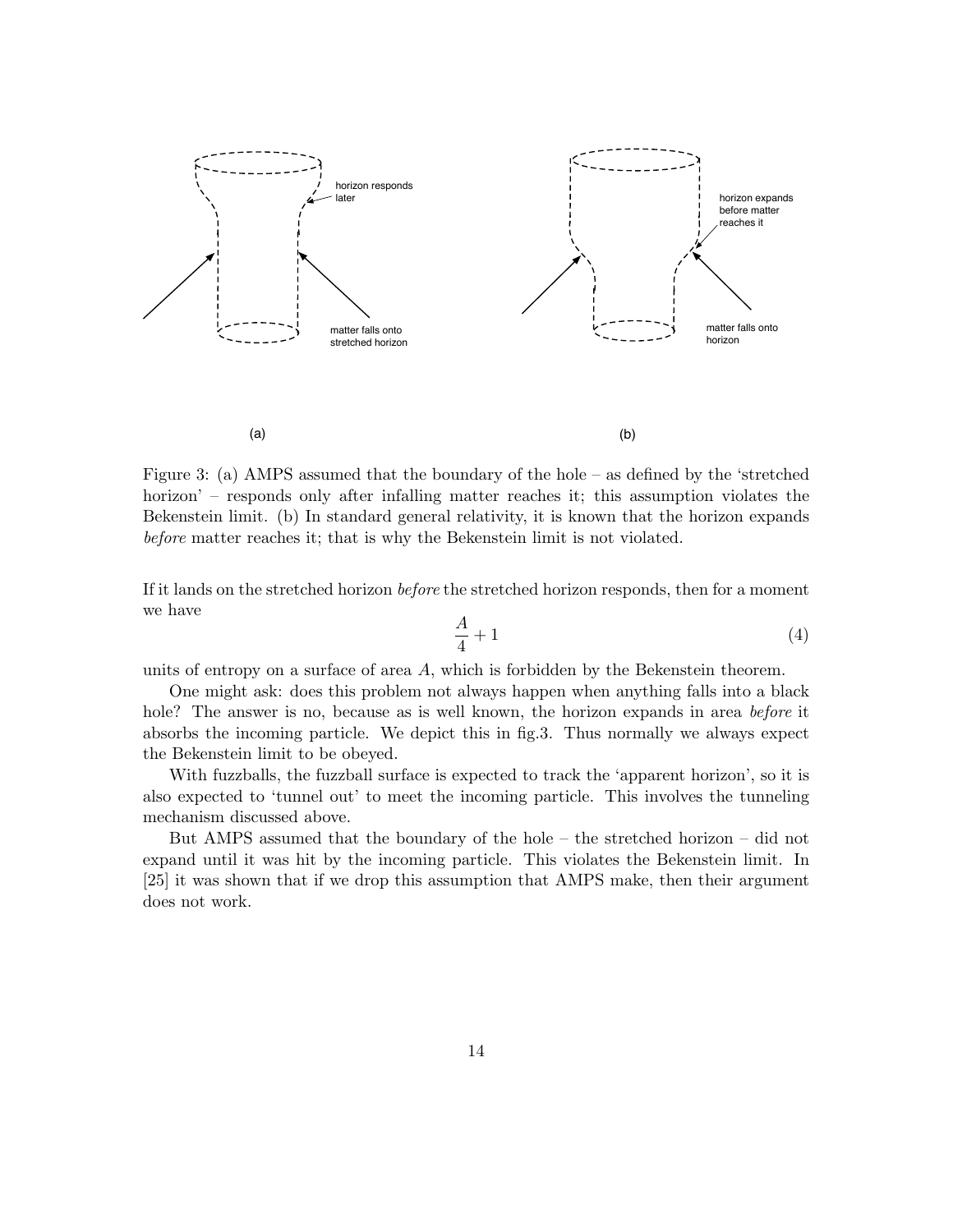## 8 Summary

The fuzzball program has given a comprehensive resolution of the information paradox. This program has four aspects:

(A) The fuzzball construction. This gives explicit examples of states that have structure at the horizon which does not 'fall into the hole' . We also understand why this construction bypassed the no-hair theorems (sections 2.2,3).

(B) The 'small corrections theorem'. This says that there must be an order unity change in physics at the horizon for all states of the black hole, if we are to avoid the information paradox without invoking new physics (section 4).

(C) An argument saying how the semiclassical approximation got violated at scales as large as the black hole horizon. The small amplitude for transitioning to a fuzzball state is cancelled by the large number of states  $e^S$  that we can transition to (section 5).

(D) The conjecture of fuzzball complementarity. This recovers the classical intuition of 'free infall' in an 'effective' or 'complementary' description for high energy processes  $E \gg T$  (section 6).

The firewall argument is quite different. It

(A') Assumes that some (unspecified) construction solves the information paradox by modifying the horizon; they agree that fuzzballs could be an example of such a construction, but are not limited to any particular theory of gravity.

(B') It uses the bit model of (B) above (and the same tool of strong subadditivity), but adds an extra assumption that no effects other than the traditional semiclassical ones show up until a particle reaches the horizon. AMPS then argue that the physics of the black hole interior cannot be mapped to vacuum physics.

(C') The difficulties with this argument are as follows:

(i) The AMPS argument made no attempt to take a limit  $E \gg T$  in getting complementarity. Thus they were addressing 'traditional complementarity' (the conjecture studied by Susskind), and not fuzzball complementarity. Susskind's conjecture needed new physics anyway, so it was not clear how to make it work.

(ii) More seriously, AMPS assumed that the 'stretched horizon' would not respond till an infalling particle reached it. This violates the Bekenstein limit which says that one cannot have entropy more than  $\frac{A}{4G}$  inside an area A. Thus it is unclear how the AMPS argument would work in any theory.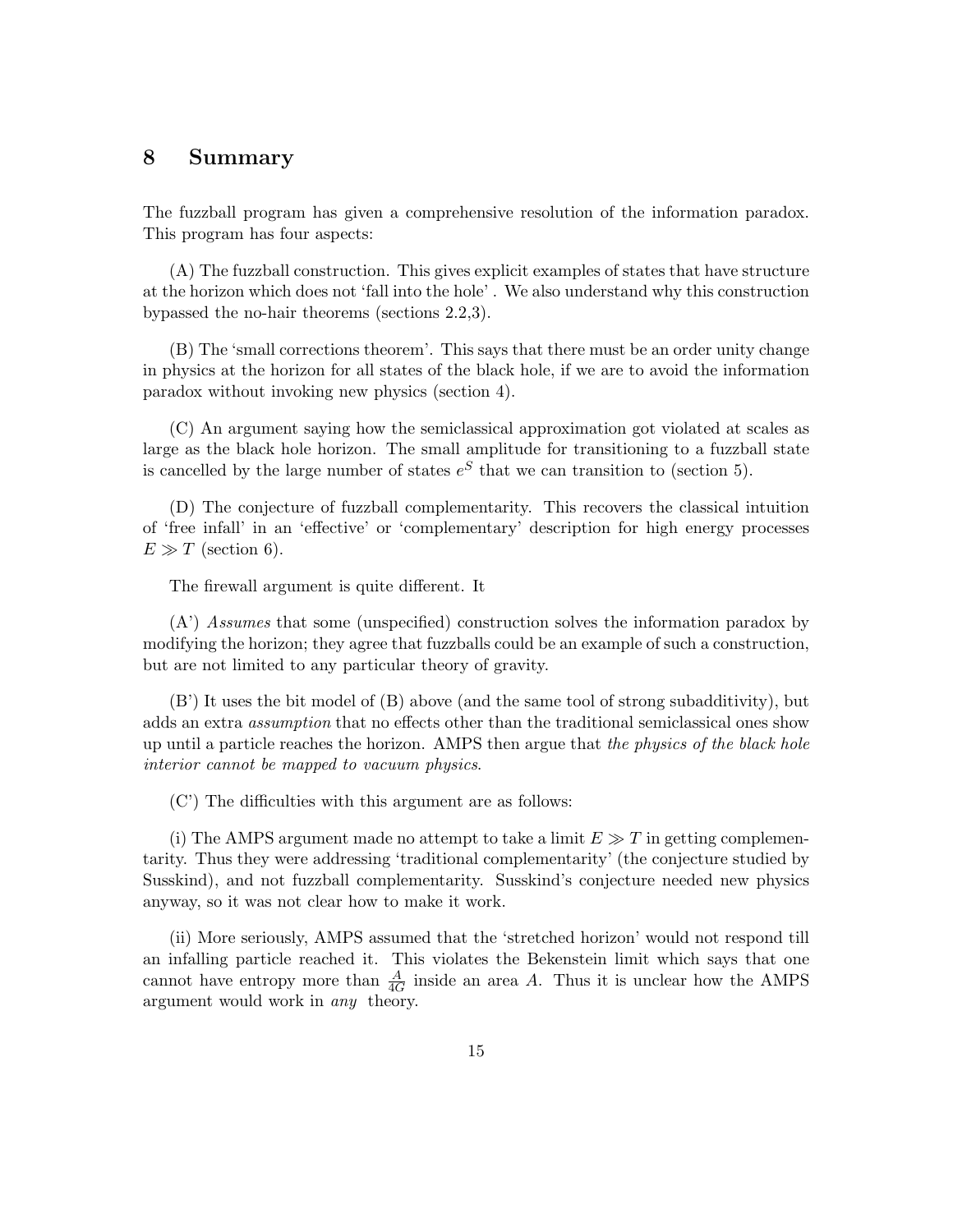## References

- [1] S. W. Hawking, Commun. Math. Phys. 43, 199 (1975) [Erratum-ibid. 46, 206 (1976)]; S. W. Hawking, Phys. Rev. D 14, 2460 (1976).
- [2] J. D. Bekenstein, Phys. Rev. D 7, 2333 (1973).
- [3] A. Strominger and C. Vafa, Phys. Lett. B 379, 99 (1996) [arXiv:hep-th/9601029].
- [4] S. R. Das and S. D. Mathur, Phys. Lett. B 375, 103 (1996) [arXiv:hep-th/9601152]. S. R. Das and S. D. Mathur, Nucl. Phys. B 478, 561 (1996) [arXiv:hep-th/9606185];
- [5] S. D. Mathur, Nucl. Phys. B 529, 295 (1998) [arXiv:hep-th/9706151].
- [6] O. Lunin and S. D. Mathur, Nucl. Phys. B 623, 342 (2002) [arXiv:hep-th/0109154].
- [7] O. Lunin and S. D. Mathur, Phys. Rev. Lett. 88, 211303 (2002) [arXiv:hepth/0202072]; O. Lunin, J. M. Maldacena and L. Maoz, arXiv:hep-th/0212210; S. D. Mathur, A. Saxena and Y. K. Srivastava, Nucl. Phys. B 680, 415 (2004) [arXiv:hep-th/0311092]; O. Lunin, JHEP 0404, 054 (2004) [arXiv:hep-th/0404006]; S. Giusto, S. D. Mathur and A. Saxena, Nucl. Phys. B 710, 425 (2005) [arXiv:hepth/0406103].
- [8] E. Witten, Nucl. Phys. B 195, 481 (1982).
- [9] V. Cardoso, O. J. C. Dias, J. L. Hovdebo and R. C. Myers, Phys. Rev. D 73, 064031 (2006) [arXiv:hep-th/0512277];
- [10] B. D. Chowdhury and S. D. Mathur, Class. Quant. Grav. 25, 135005 (2008) [arXiv:0711.4817 [hep-th]].
- [11] I. Bena and N. P. Warner, Adv. Theor. Math. Phys. 9, 667 (2005) [arXiv:hepth/0408106]; I. Bena and N. P. Warner, Phys. Rev. D 74, 066001 (2006) [arXiv:hepth/0505166]; P. Berglund, E. G. Gimon and T. S. Levi, JHEP 0606, 007 (2006) [arXiv:hep-th/0505167]; A. Saxena, G. Potvin, S. Giusto and A. W. Peet, JHEP 0604, 010 (2006) [arXiv:hep-th/0509214]; V. Balasubramanian, E. G. Gimon and T. S. Levi, JHEP 0801, 056 (2008) [arXiv:hep-th/0606118]; J. de Boer, F. Denef, S. El-Showk, I. Messamah and D. Van den Bleeken, JHEP 0811, 050 (2008) [arXiv:0802.2257 [hepth]]; I. Bena, J. de Boer, M. Shigemori and N. P. Warner, arXiv:1107.2650 [hep-th];
- [12] G. W. Gibbons and N. P. Warner, "Global Structure of Five-dimensional BPS Fuzzballs," arXiv:1305.0957 [hep-th].
- [13] I. Bena, S. Giusto, R. Russo, M. Shigemori and N. P. Warner, arXiv:1503.01463 [hepth].